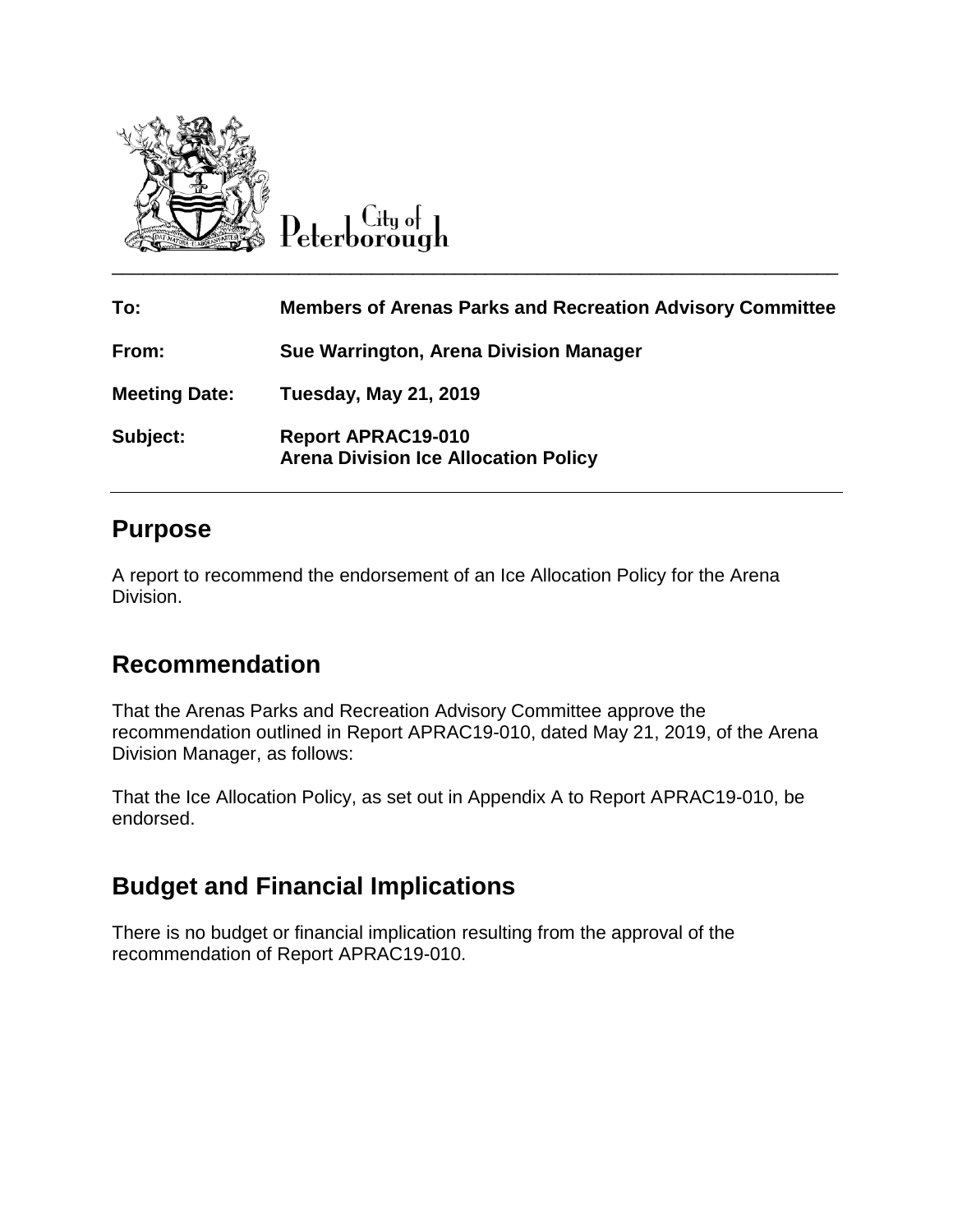### **Background**

To follow up from the previous update provided through Report APRAC18-017 - Arena Ice Allocation Policy Update dated September 18, 2018, the draft policy has now been incorporated into the corporate policy format and is attached as Appendix A. The Ice Allocation Policy sets out the framework for the City of Peterborough to provide for the equitable, reasonable and fair distribution of prime time ice to all user groups in the community. This policy has been developed to respond to current demand, projected growth, changing utilization patterns, shifting demographics, market supply and to ensure the successful management of the City's inventory of ice, optimizing facility utilization.

To recap, a collaborative and practical application approach was used to develop the City's policy. This approach consisted of the creation of draft procedures that would become components of the policy by adapting the research material gathered and identifying our community requirements, gradual implementation of specific procedures, consistent consultation with user groups and periodic update reports to the Arenas Park and Recreation Advisory Committee (APRAC). The process involved staff consulting with all user groups and working closely with the three main minor hockey organizations, which are the Peterborough Hockey Association (PHA), Peterborough Girls Hockey Association (PGHA) and Peterborough Minor Hockey Council (PMHC).

Following the completion of the Arena Needs Assessment Study in 2014, the practical application approach to develop the City's policy began immediately during the 2015/16 Fall/Winter Season. This approach had staff actively working through procedural components of the proposed policy with all user groups in order to define the best practices for our community. Major shifts made in the ice allocation process during this first season began to address inequities in the ice allocation process, replacing the previous practice of "grandfathering" and "first right of refusal".

The minor hockey organizations have been receptive to using the new allocation formula introduced in the 2016/17 Fall/Winter Season that is based on membership numbers, levels of play and number of teams. Implementation of this new allocation method resulted in the streamlining of minor hockey developmental ice requirements, reducing their overall total number of hours per week, allowing for further balancing of inequities to be achieved over the past three Fall/Winter Seasons.

A draft Tournament Requirements procedure has also been in practice since the 2017/18 Fall/Winter Season, providing the process to follow regarding tournament requests, liability insurance requirements and other information such as how retail vendors can obtain a Temporary Traders License to sell their merchandise and provide their services in City facilities (Appendix B). A draft Ice Exchange procedure has been in practice since the 2017/18 Fall/Winter Season that allows the three main minor hockey organizations to exchange ice among their groups when they experience a conflict (such as teams being away for a tournament) and are unable to use some of their ice time (Appendix C).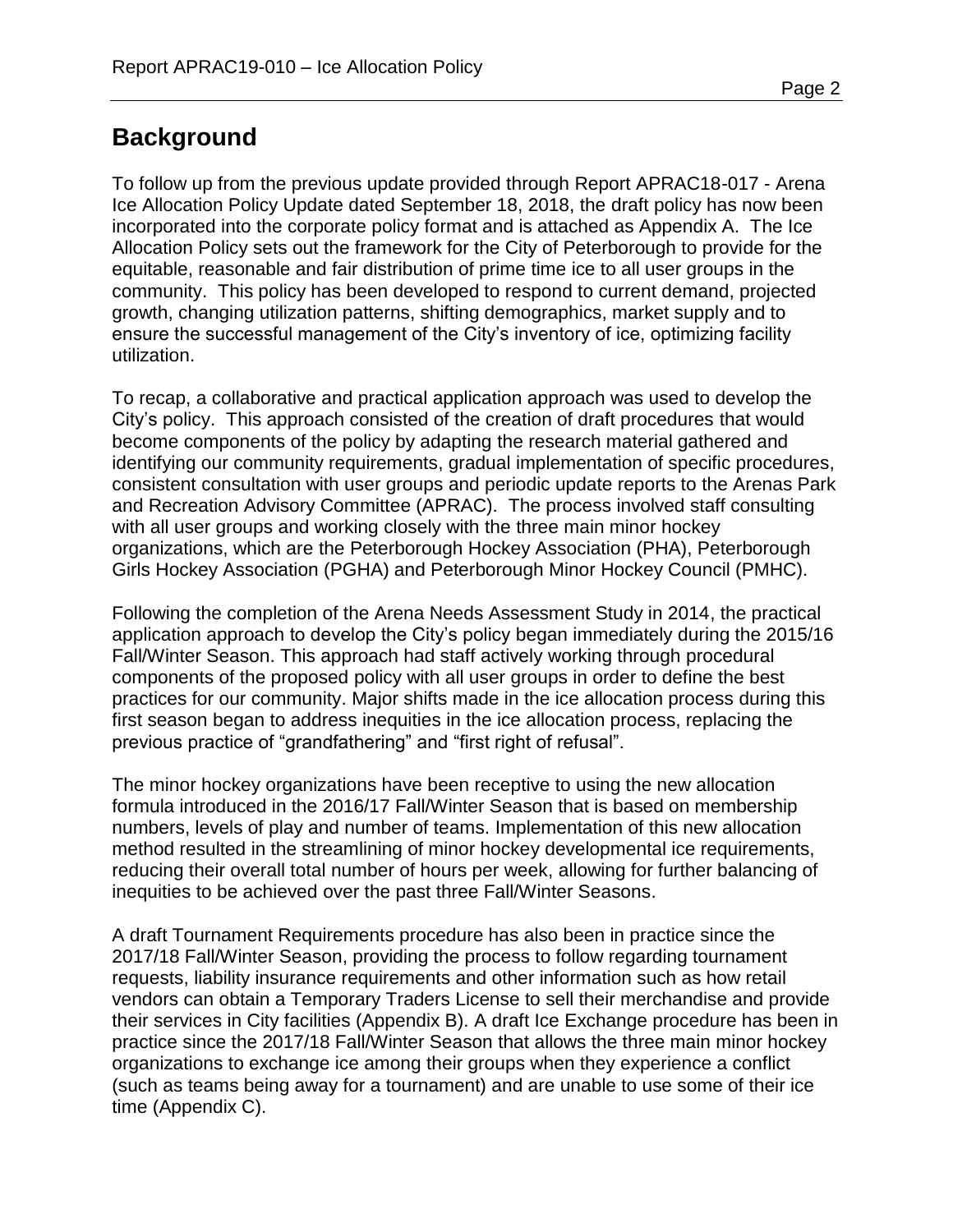The practice of holding open user group sessions on an annual basis with all groups began in 2015 with the intent to open new lines of communication between and among user groups and City staff. These user group sessions continue at least annually and assist City staff to get a better understanding of each group's needs. These sessions also provide an opportunity to discuss and review the areas of detail included in the City's proposed allocation policy, obtaining valuable input year over year, with annual updates provided to APRAC.

| $100$ and $1000$ and $1000$ and $1000$ and $1000$ |                                   |                    |  |
|---------------------------------------------------|-----------------------------------|--------------------|--|
| <b>Meeting</b>                                    | <b>Reference</b>                  | <b>Date</b>        |  |
| <b>APRAC</b>                                      | APRAC15-034                       | October 22, 2015   |  |
| <b>User Group</b>                                 | All User Groups                   | November 16, 2015  |  |
| <b>APRAC</b>                                      | APRAC16-021                       | June 21, 2016      |  |
| <b>User Group</b>                                 | <b>Minor Hockey Organizations</b> | June 20, 2017      |  |
| <b>User Group</b>                                 | <b>Minor Hockey Organizations</b> | August 29, 2017    |  |
| <b>APRAC</b>                                      | APRAC17-028                       | September 19, 2017 |  |
| <b>User Group</b>                                 | All User Groups                   | October 24, 2017   |  |
| <b>User Group</b>                                 | <b>Lacrosse Organizations</b>     | January 17, 2018   |  |
| <b>User Group</b>                                 | <b>Minor Hockey Organizations</b> | June 6, 2018       |  |
| <b>APRAC</b>                                      | APRAC18-017                       | September 18, 2018 |  |
| <b>User Group</b>                                 | All User Groups                   | November 7, 2018   |  |
| <b>User Group</b>                                 | All User Groups                   | March 26, 2019     |  |

| <b>Chart 1 - Consultation Sessions and APRAC Meeting Updates</b> |  |
|------------------------------------------------------------------|--|
|------------------------------------------------------------------|--|

Staff will continue to review the policy and associated procedures annually, making appropriate edits and developing additional procedures as required.

#### **Summary**

An Ice Allocation Policy endorsed by the Arenas Parks and Recreation Advisory Committee and subsequently approved by Council will set out the framework required for the City of Peterborough to provide for the equitable, reasonable and fair distribution of prime time ice to all user groups in the community.

Submitted by,

Sue Warrington Arena Division Manager

Contact Name: Sue Warrington, Manager of Arenas Phone – 705-742-7777 Ext. 2421 E-Mail – [swarrington@peterborough.ca](mailto:swarrington@peterborough.ca)